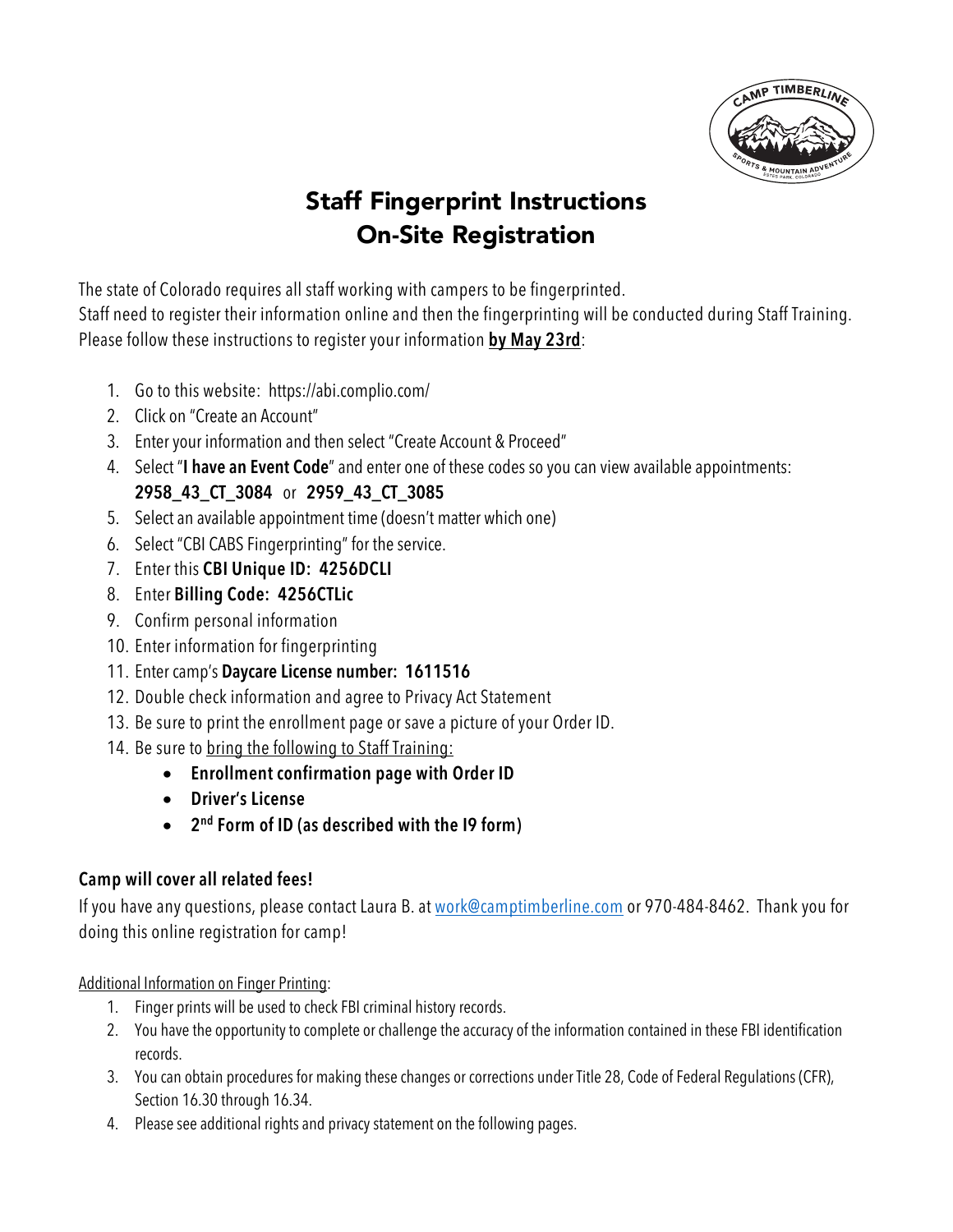#### **NONCRIMINAL JUSTICE APPLICANT'S PRIVACY RIGHTS**

**As an applicant who is the subject of a national fingerprint-based criminal history record check for a noncriminal justice purpose (such as an application for employment or a license, an immigration or naturalization matter, security clearance, or adoption), you have certain rights which are discussed below. All notices must be provided to you in writing. <sup>1</sup> These obligations are pursuant to the Privacy Act of 1974, Title 5, United States Code (U.S.C.) Section 552a, and Title 28 Code of Federal Regulations (CFR), 50.12, among other authorities.**

- x **You must be provided an adequate written FBI Privacy Act Statement (dated 2013 or later) when you submit your fingerprints and associated personal information. This Privacy Act Statement must explain the authority for collecting your fingerprints and associated information and whether your fingerprints and associated information will be searched, shared, or retained. <sup>2</sup>**
- x **You must be advised in writing of the procedures for obtaining a change, correction, or update of your FBI criminal history record as set forth at 28 CFR 16.34.**
- x **You must be provided the opportunity to complete or challenge the accuracy of the information in your FBI criminal history record (if you have such a record).**
- **•** If you have a criminal history record, you should be afforded a reasonable amount of time **to correct or complete the record (or decline to do so) before the officials deny you the employment, license, or other benefit based on information in the FBI criminal history record.**
- If agency policy permits, the officials may provide you with a copy of your FBI criminal **history record for review and possible challenge. If agency policy does not permit it to provide you a copy of the record, you may obtain a copy of the record by submitting fingerprints and a fee to the FBI. Information regarding this process may be obtained at https://www.fbi.gov/services/cjis/identity-history-summary-checks and https://www.edo.cjis.gov.**
- If you decide to challenge the accuracy or completeness of your FBI criminal history record, **you should send your challenge to the agency that contributed the questioned information to the FBI. Alternatively, you may send your challenge directly to the FBI by submitting a request via https://www.edo.cjis.gov. The FBI will then forward your challenge to the agency that contributed the questioned information and request the agency to verify or correct the challenged entry. Upon receipt of an official communication from that agency, the FBI will make any necessary changes/corrections to your record in accordance with the information supplied by that agency. (See 28 CFR 16.30 through 16.34.)**
- x **You have the right to expect that officials receiving the results of the criminal history record check will use it only for authorized purposes and will not retain or disseminate it in violation of federal statute, regulation or executive order, or rule, procedure or standard established by the National Crime Prevention and Privacy Compact Council.3**

*See Page 2 for Spanish translation.* 1 Updated 11/6/2019

<sup>1</sup> Written notification includes electronic notification, but excludes oral notification.

<sup>2</sup> https://www.fbi.gov/services/cjis/compact-council/privacy-act-statement

<sup>3</sup> See 5 U.S.C. 552a(b); 28 U.S.C. 534(b); 34 U.S.C. § 40316 (formerly cited as 42 U.S.C. § 14616), Article IV(c); 28 CFR 20.21(c), 20.33(d) and 906.2(d).